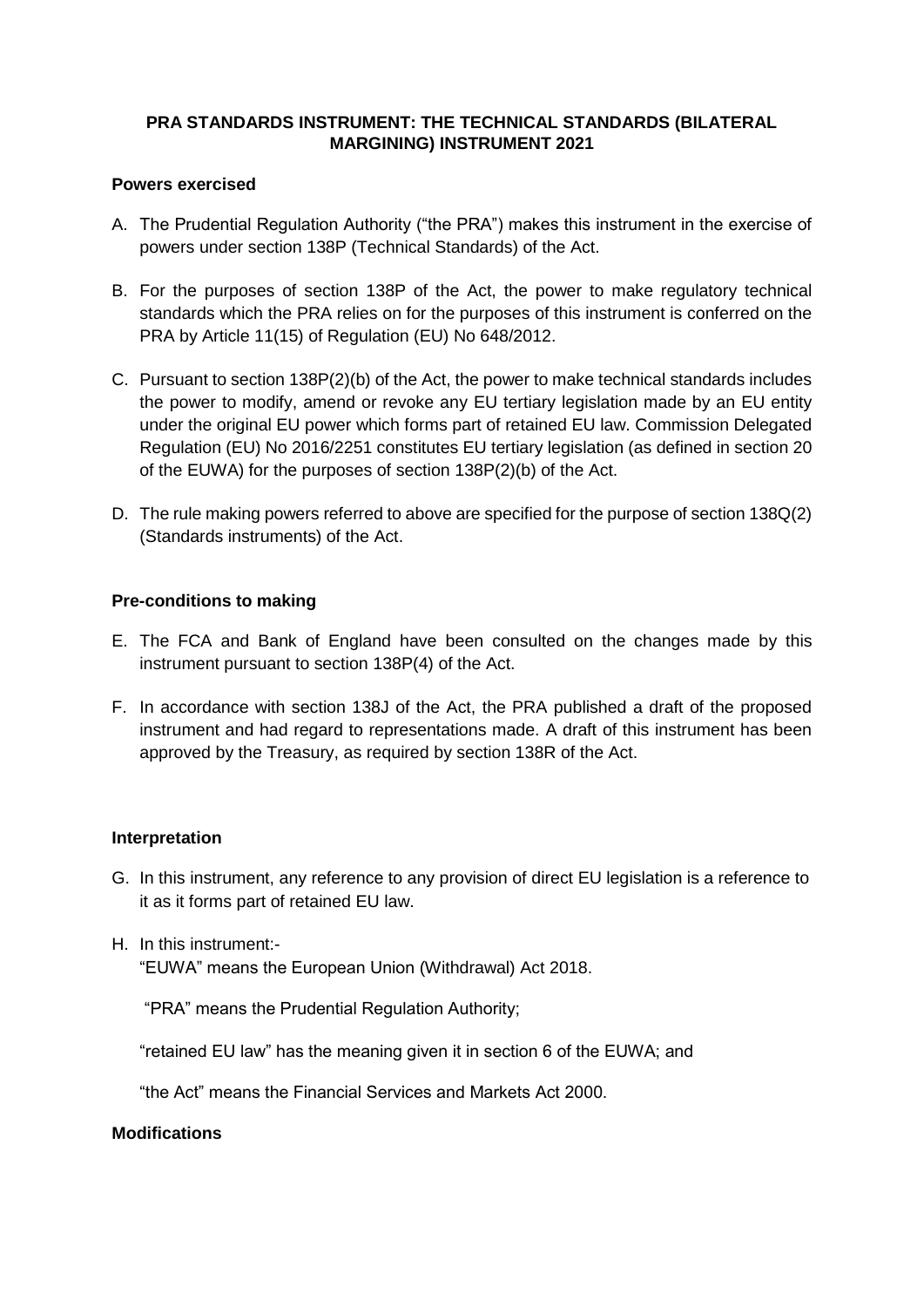I. The PRA makes the modifications in the Annex to Commission Delegated Regulation (EU) 2016/2251 insofar as it applies to financial counterparties that are PRA-authorised persons.

## **Commencement**

J. This instrument comes into force on 30 June 2021.

# **Citation**

K. This instrument may be cited as PRA Standards Instrument: The Technical Standards (Bilateral Margining) Instrument 2021.

# **By order of the Prudential Regulation Committee**

29 June 2021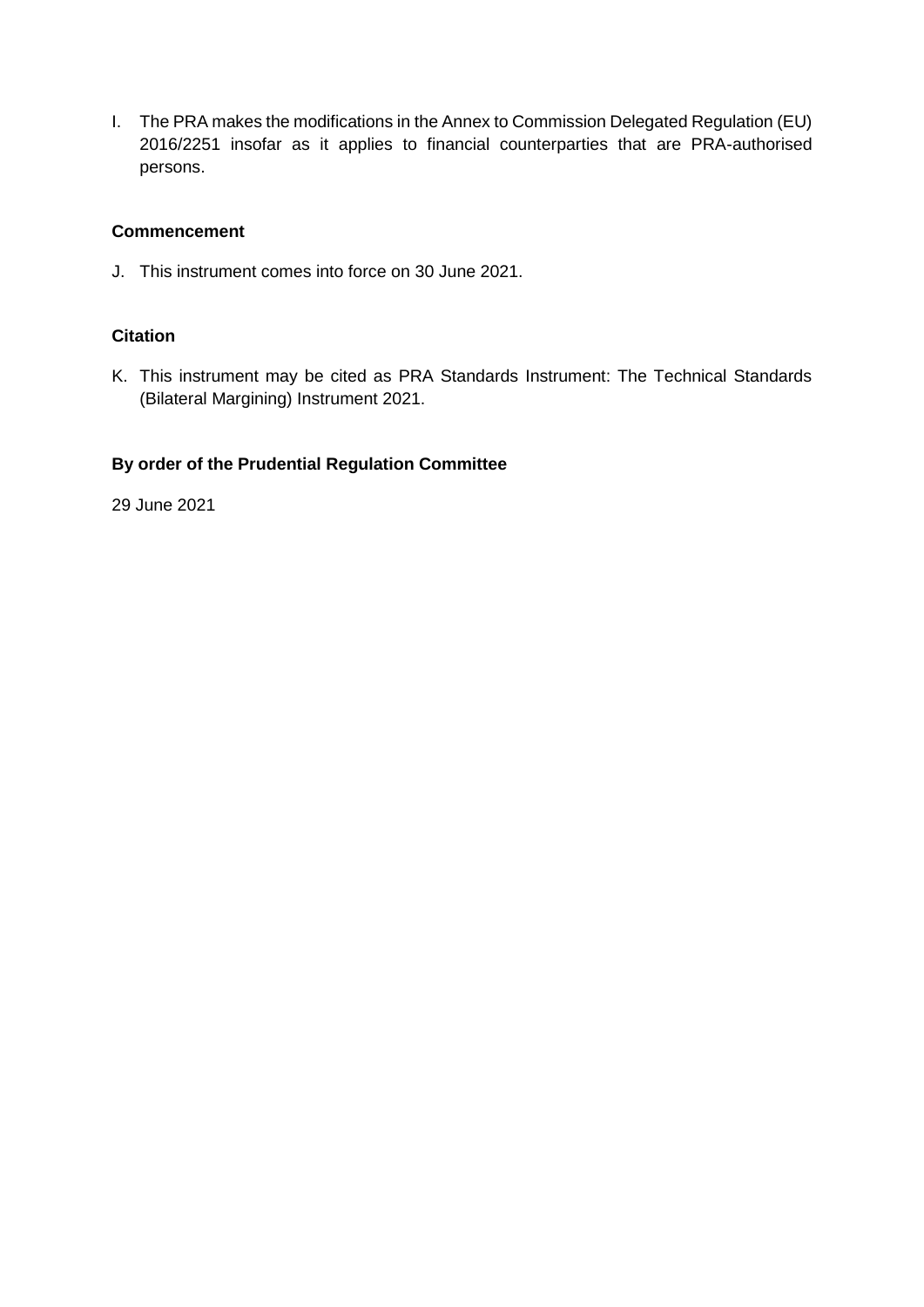#### **ANNEX**

## **MODIFICATIONS TO COMMISSION DELEGATED REGULATION (EU) 2016/2251**

- 1. In this Annex, new text is underlined and deleted text is struck through.
- 2. Commission Delegated Regulation (EU) 2016/2251 with regard to regulatory technical standards for risk-mitigation techniques for OTC derivative contracts not cleared by a central counterparty, as it forms part of retained EU law, is modified as follows:

…

# *Article 31a*

#### **Treatment of physically settled foreign exchange forwards and physically settled foreign exchange swaps**

By way of derogation from Article 2(2), counterparties may provide in their risk management procedures that variation margins are not required to be posted or collected for physically settled foreign exchange forward contracts and physically settled foreign exchange swap contracts where:

- $(i)$  one of the counterparties is not an institution as defined in point (3) of Article  $4(1)$ of Regulation (EU) No 575/2013; or
- (ii) would not qualify as such an institution if it were established in the United Kingdom.

*…*

### *Article 35A*

…

- 11. For the specified period-that begins on IP completion date and ends on 31 December 2022:
	- (a) references to UK UCITS in this Regulation shall be read as if they included references to EEA UCITS (and in relation to EEA UCITS, the reference to Article 132(3) of Regulation (EU) No 575/2013 in Article 5(1)(c) of this Regulation shall be read as a reference to Article 132(3) of Regulation (EU) No 575/2013 as it had effect immediately before IP completion day). and
	- (b) references to AIFs managed by AIFMs authorised or registered in accordance with the Alternative Investment Fund Managers Regulations 2013 in Articles 28(3), 29(3) and 39(2) shall be read as if they included references to alternative investment funds managed by alternative investment fund managers authorised or registered in accordance with Directive 2011/61/EU.

11A. For the specified period, references to AIFs managed by AIFMs authorised or registered in accordance with the Alternative Investment Fund Managers Regulations 2013 in Articles 28(3), 29(3) and 39(2) shall be read as if they included references to alternative investment funds managed by alternative investment fund managers authorised or registered in accordance with Directive 2011/61/EU.